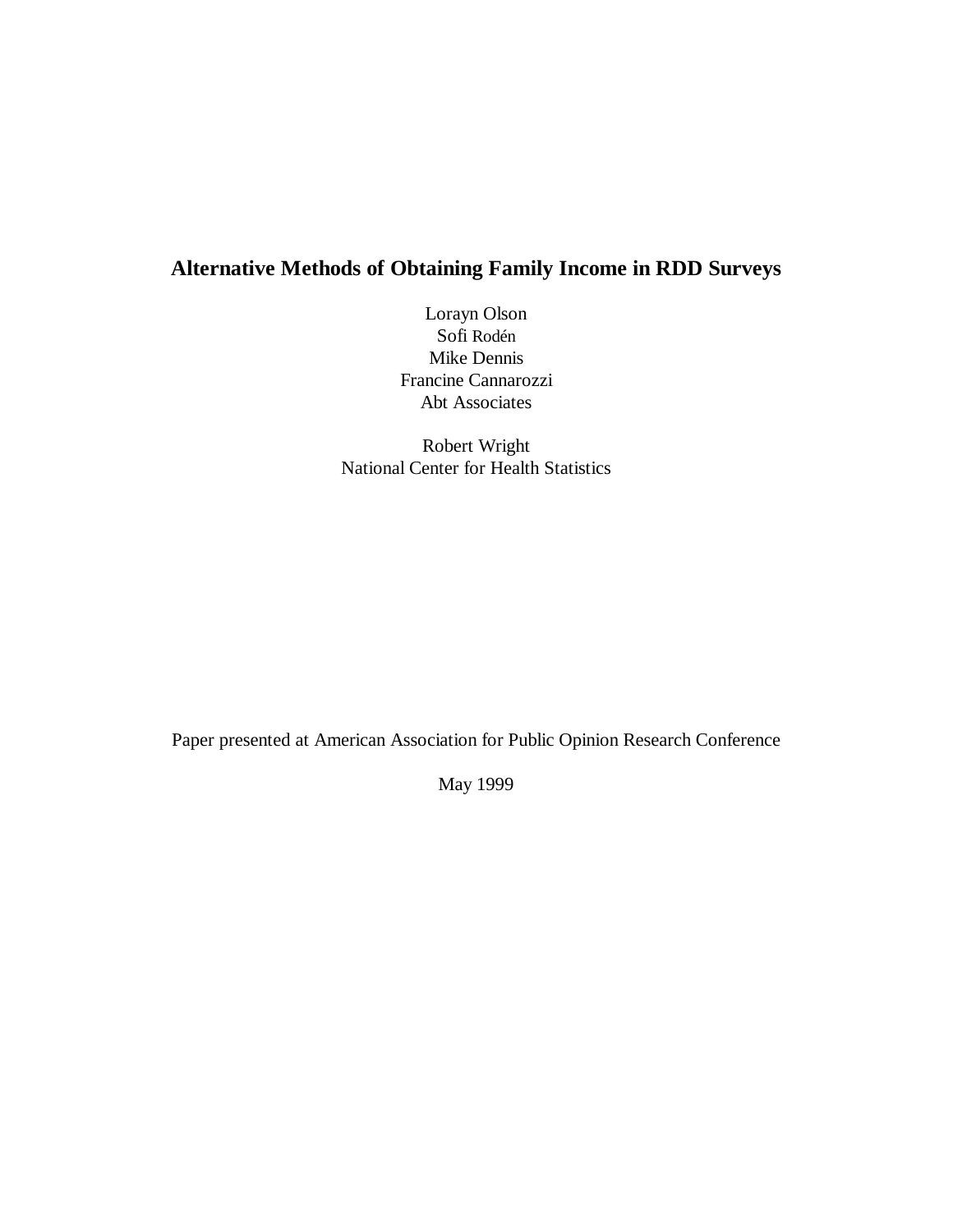### **Abstract**

Income is often a key demographic variable used in social science research. The importance of this item, as well as the sensitivity of the question, warrants that particular attention be given to refinement of the collection of income data. This paper will address the implications of conversion from a precoded series of income questions, designed to narrow down the income range, to an openended question requesting the exact amount. (The precoded series remained in the questionnaire as an alternative for those who would not or could not answer the exact-amount question, but the exactamount question was asked first.)

The National Immunization Survey (NIS) is a random-digit-dialed survey designed to yield quarterly estimates of vaccination coverage of children in the target age range of 19-35 months in each of 50 states and 28 metropolitan areas that are designated as Immunization Action Plan (IAP) areas. Since 1994, the NIS has collected family income data using a series of precoded income questions.

As a result of increased interest in more detailed income data, a question asking for the exact income has been added prior to the NIS series of precoded income questions. For the respondents who answer the exact-income question, the series of precoded income questions are not asked. For those who do not provide an exact income, the series of precoded income questions is asked. Three groups will be compared: 1) respondents who provide an exact income; 2) respondents who do not provide an exact income, but do answer the series of precoded income questions; and 3) respondents who do not provide an exact income nor answer the series of precoded income questions. Data from these two versions of income questions will be analyzed with respect to item nonresponse (don't know and refusal answers, as well as breakoffs) and the resulting income distributions.

An intriguing outcome of the addition of the exact-income question to the NIS is that the income item nonresponse rate was reduced. When the only response option was the precoded income question, 82 percent of respondents answered; but when the exact-income question was the first response option and the series of precoded income questions was the second response option, then 67 percent of the respondents provided their exact income, and 18 percent answered the precoded question, for a total of 85 percent of respondents providing income data.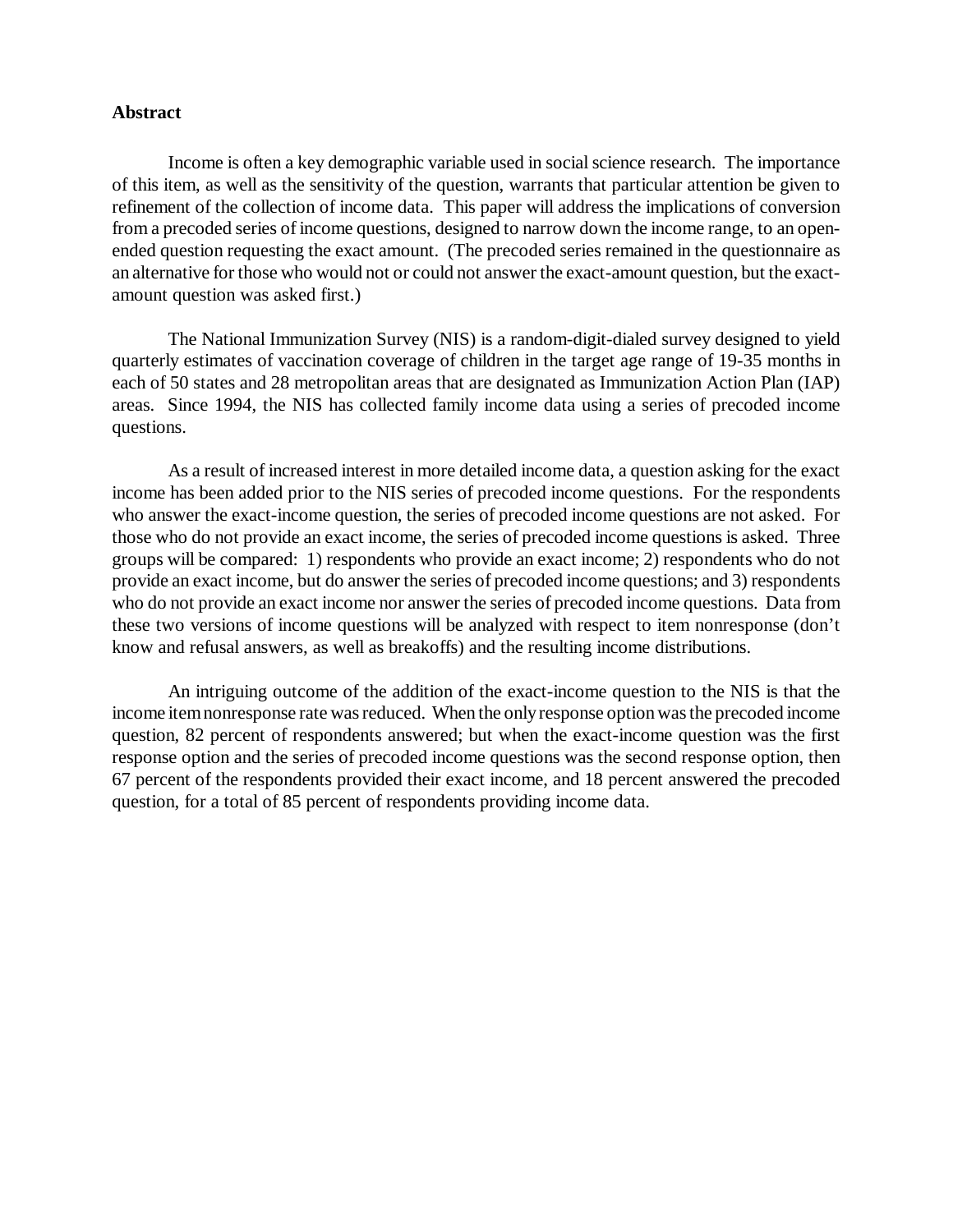## **Introduction**

Income is often a key demographic variable used in social science research. The importance of this item, as well as the sensitivity of the question, warrants that particular attention be given to refinement of the collection of income data. When the item is as analytically important as income, to the extent that item nonresponse can be reduced, the utility of the data is particularly enhanced. Item nonresponse is a concern in survey research since missing data limit the conclusions that can be made from the data. This paper will address the implications of conversion from a precoded iterative series of income questions, designed to narrow down the income range, to an open-ended question requesting the exact amount preceding the series of precoded income questions.

## **Previous Research**

Income data are notoriously difficult to obtain. The topic is considered a sensitive and personal question by many respondents. The University of Chicago's recent landmark national survey of sexual behavior included a number of questions that were so sensitive that they had to be relegated to a special, self-administered component of the questionnaire, rather than asked by the interviewer face-to-face. Most of these questions were about the respondent's sexual practices, but one of them was the survey's item on total family income— which many respondents said was the most sensitive and personal question in the entire survey (Laumann, Gagnon, Michael, and Michaels, 1994). In another important study, when a national sample of adults were asked how uneasy it would make someone to be asked his or her income, 12.5% said very uneasy, and only a third (32.7%) said not at all uneasy (Bradburn and Sudman, 1979).

Even when respondents are in theory prepared to volunteer their total family income, they may not know what it is, or may be frustrated by the process of attempting to come up with the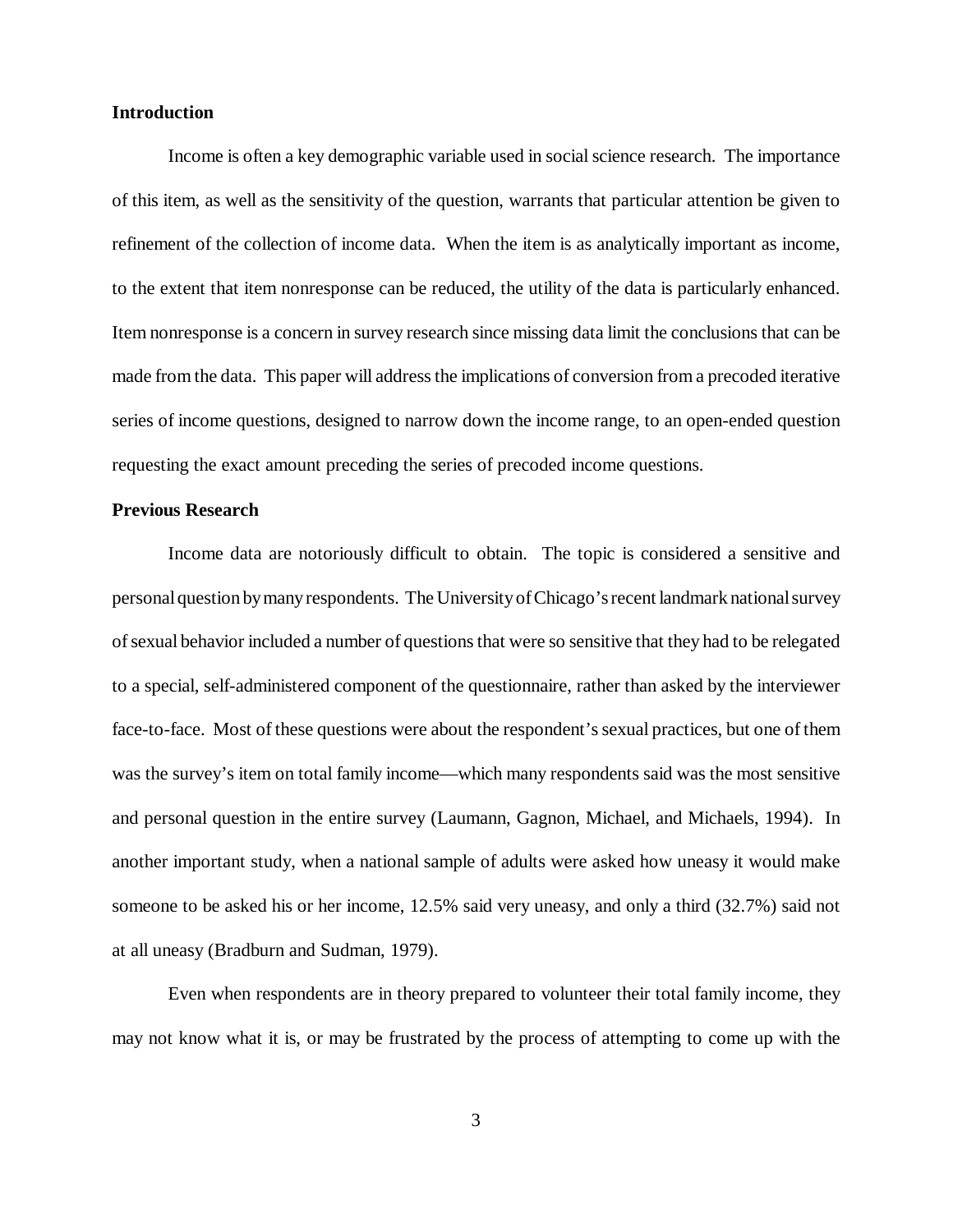information. Moore et al. (N.D., prepublication draft) cite a number of conceptual and cognitive issues involved in reporting total family income, ranging from definitional differences to recall problems.

Given the sensitive and difficult nature of the family income question, Sudman and Bradburn (1982) have suggested that the process be made easier for the respondents through the use of an income range, even though this is a less precise measure than simply asking for an exact amount: "Since people are often reluctant to report total family income (and often simply do not know the total), it has been found that providing the respondent with income ranges . . . is a satisfactory way of recording income information. While using income ranges does lose some information, respondents appear to be more willing to place themselves in a broad category of incomes than they are to report specific amounts."

The experience of other researchers supports this assertion. In a telephone study that examined the demographic characteristics associated with propensity not to answer income questions, Bell (1984) offered respondents essentially the same choices that were used in the National Immunization Survey. First, the interviewer asked respondents an exact-income question ("How much money did you earn from working during the past year?") If the respondent did not know, or refused to answer, the interviewer asked an income range question (" . . . under \$3,000, \$3,000 to \$5,999 . . ."). Bell found that 26% of respondents failed to answer the exact-income question; but of those 26%, only 13% failed to answer the income range question. While this is not a split sample design, making a precise comparisons between the number who responded to the exact-income question versus the range question impossible, it does appear that the respondents in Bell's study were more inclined to respond to the range question than they were to the exact-amount question.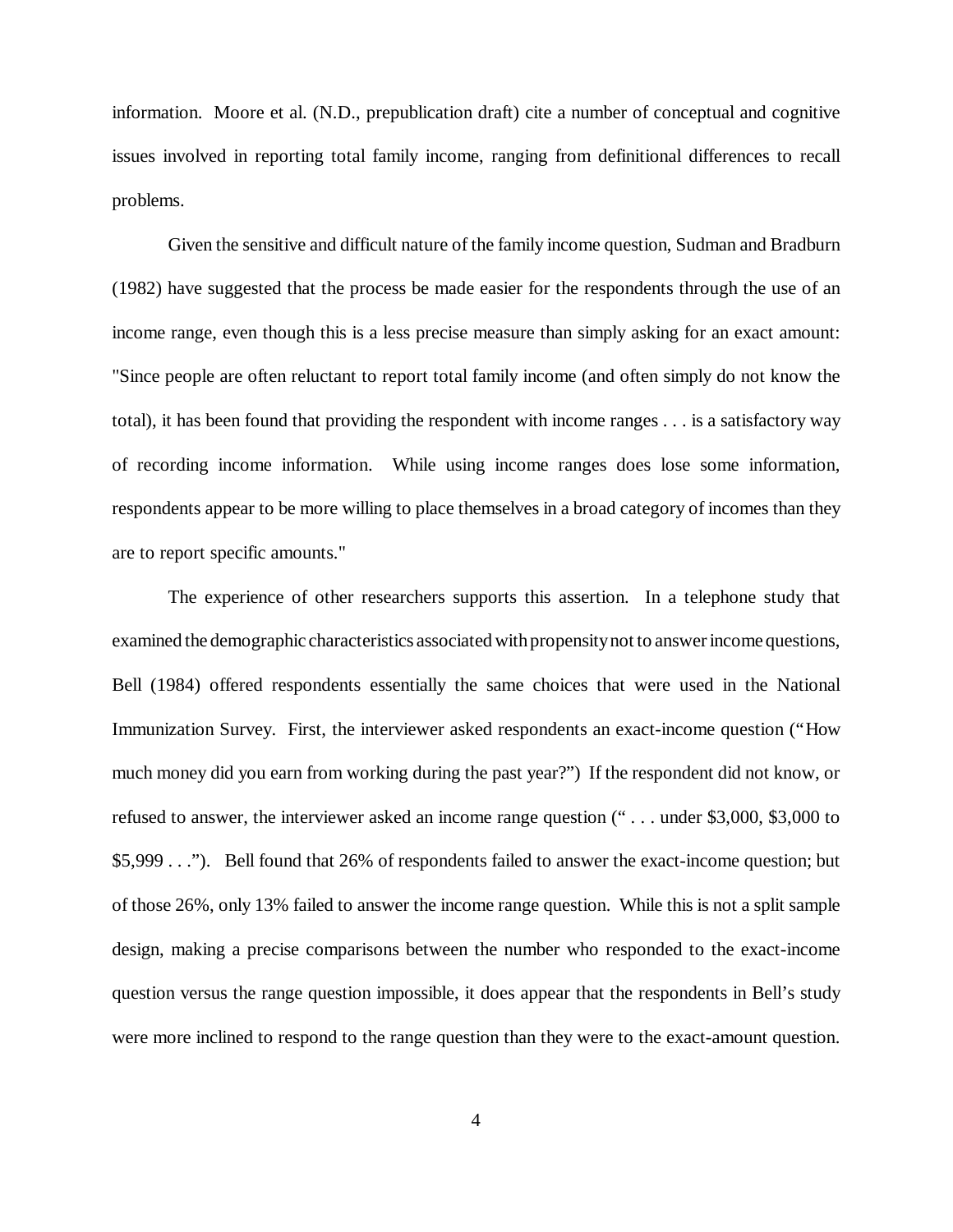Out of the total sample of 3,816, there were 1,019 respondents who did not answer the exact-amount question. But whereas only 133 of those nonrespondents to the exact-income question *also* did not respond to the range question, the remaining 886 *did* respond to the range question. This would tend to suggest that one way to reduce item nonresponse for income data is to offer respondents a range rather than asking them for anything more specific— even though, as Sudman and Bradburn pointed out, this means losing information at the detail level.

Policy makers increasingly need more detailed income data rather than less detailed income data, and it was this need which prompted the National Immunization Survey to add an exact-amount income question to its questionnaire, with somewhat surprising results.

## **Data**

The National Immunization Survey (NIS) is a random-digit-dial survey designed to yield quarterly estimates of vaccination coverage of children in the target age range of 19-35 months, in each of 50 states and 28 metropolitan areas that are designated as Immunization Action Plan (IAP) areas. Since 1994, the NIS has collected family income data using an iterative series of precoded income questions. In the interest of obtaining more detailed income data, the NIS recently added a question asking the exact income of the family, which appears in the questionnaire just before a series of precoded income questions.<sup>1</sup> For those who do not provide an exact income for the last calendar year, the series of precoded income questions is still asked. For those who do answer the exactincome question, the series of precoded income questions is skipped.

This change was made at the beginning of the second quarter of the 1998 data collection

<sup>1</sup> The wording of the new question is, "Please think about your total combined family income during (LAST CALENDAR YEAR) for all members of the family. Include money from jobs, social security, retirement income, unemployment payments, public assistance, and so forth. Also, include income from interest, dividends, net income from business, farm, or rent, and any other money income received. Can you tell me that amount before taxes?"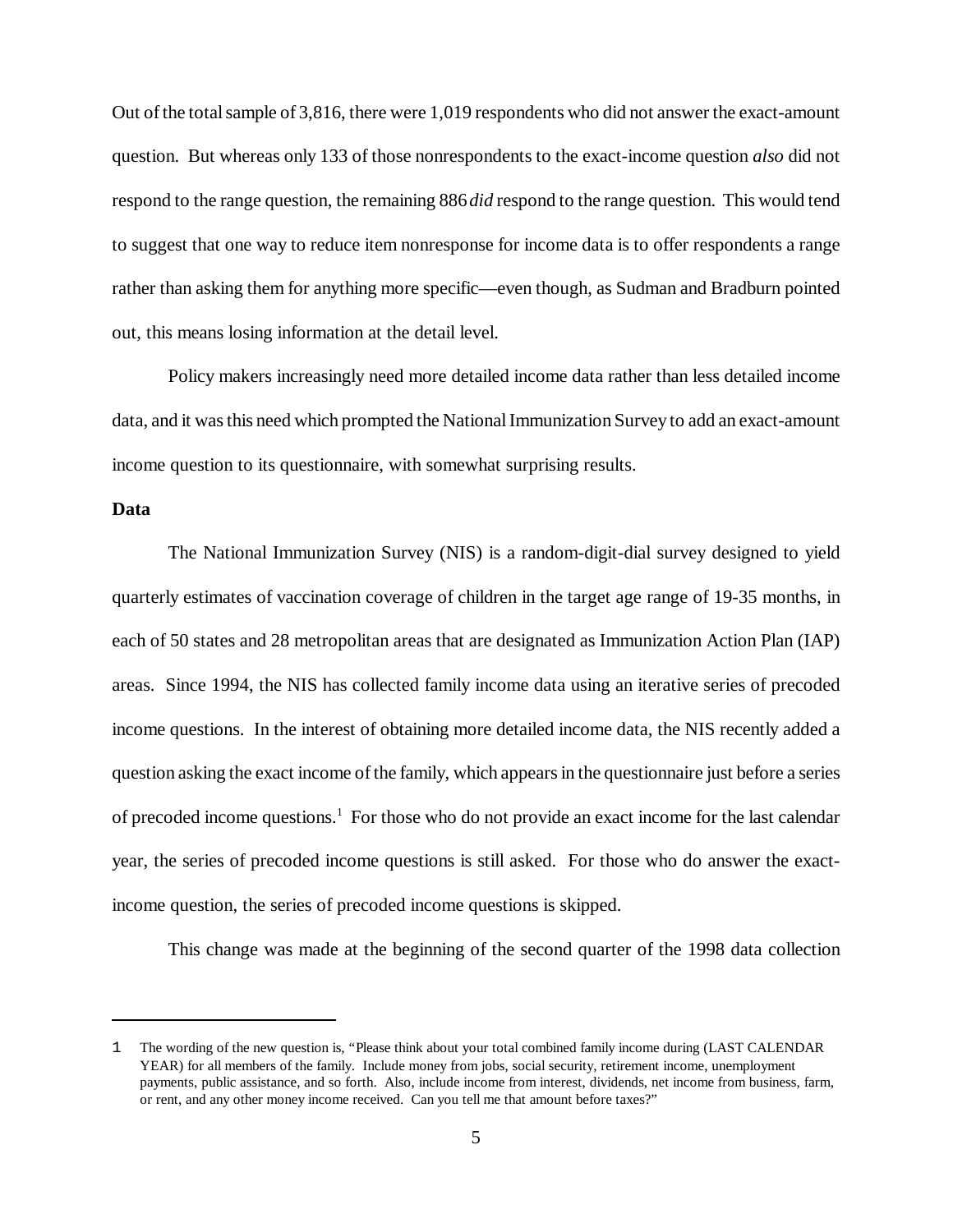(called "Q2/98" in NIS nomenclature and in this paper). In the analysis below, data from the two quarters preceding this quarter are compared with the first two quarters incorporating this questionnaire revision.

### **Analysis**

First, the impact of the new exact-income question on item nonresponse was analyzed. During the six months (or two quarters) prior to the addition of this question, the income item nonresponse rate was 17.3% (9.8% don't know, 7.1% refused, .04% breakoff during the income questions, and .4% breakoff at the beginning of the income series). With the addition of the exactincome question, the income item nonresponse rate fell to 14.4% (9.1% don't know, 4.6% refused, .1% breakoff during the income questions, and .6% breakoff at the beginning of the income series). Of those surveyed, 67.2% provided an exact income, while an additional 17.9% completed the precoded income question series. Thus, the addition of the exact-income question increased the overall number of cases with income data, and moreover, 79.0% of the respondents who provided income data gave an exact amount. This suggests that it may not be necessary to default to asking about this key continuous variable using questions that obtain merely categorical data. One reason for the overall increase in responses to the income questions might be that hearing the exact-income question prompted the respondent who was unable or unwilling to answer it to compromise with the interviewer, by answering the less demanding precoded income question series that immediately followed (Table 1).

It is also significant that the inclusion of this more demanding exact-income question did not affect the percentage of respondents who discontinue the interview at the income section. Respondents who balked at the exact-income question typically either responded that they would refuse to answer the question or else gave a don't know response, but they did not end the interview.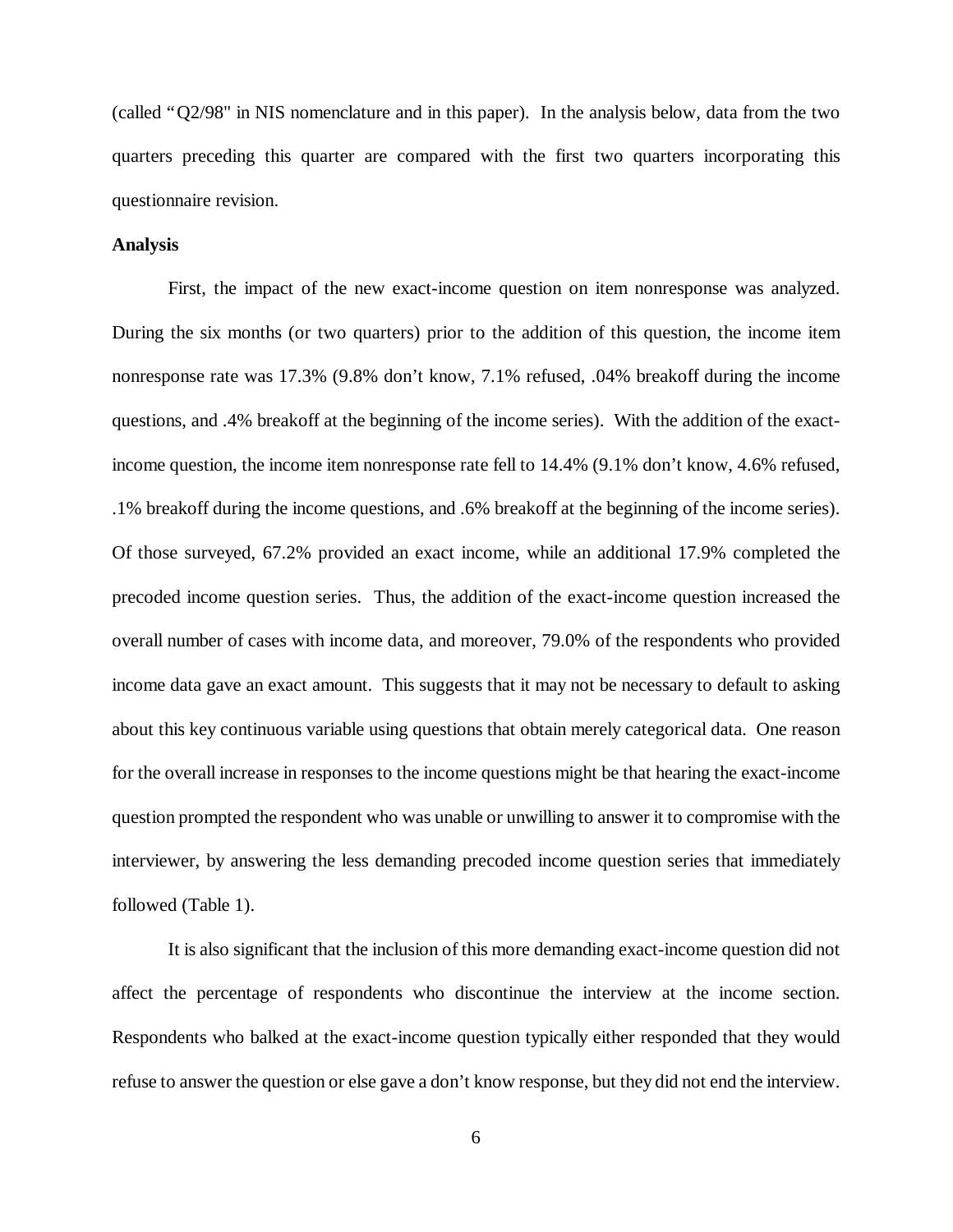The same pattern appears with the precoded income series: once it is begun, a respondent is very unlikely to break off the interview.

What impact does the change from a precoded income question series to an exact-income question have on the income distribution for those responding? Table 2 shows that the exact-income question used in Q2/98 resulted in a higher percentage of cases in the lower income categories than did the precoded income question series that was used alone in Q1/98. With the addition of the exact-income question to the precoded income question series, the overall distribution has a higher percentage of responses in the lower income categories.

How do the respondents who answer the two types of income questions differ? That is, what types of respondents that do not answer the exact-income question respond to the precoded income questions? Table 3 compares income responses, grouped into the same categories that were used for the precoded series, for three groups: those who answered the exact-income question, the respondents who answered the precoded series, and the combined pool of both those who answered the exact-income question and those who answered the precoded question series. This comparison shows that including the precoded income question series following the exact-income question results in not only a reduction in the don't know and refusal responses, but also an income distribution that reflects a higher percentage of respondents in the lower income categories. This suggests that exact income information may be more difficult for lower-income respondents to provide and that being able to supply the information in a choice of two formats eases the interview burden for these respondents.

Table 4 presents the categorical income data for the respondents who answered don't know to the exact-income question, or refused to answer it. This table shows that a third (34.3%) of the respondents who answered don't know and refusal to the exact-income question gave the same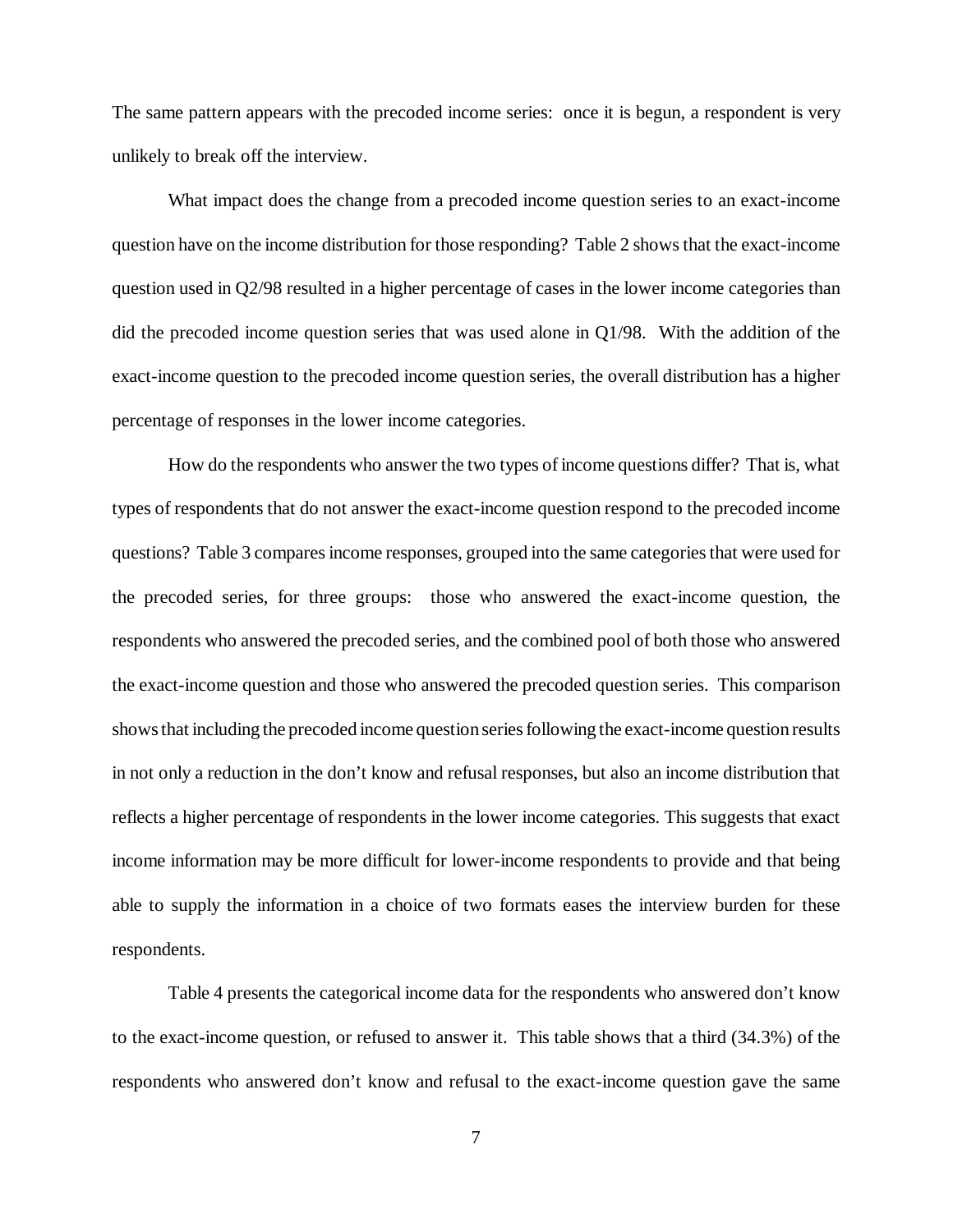response to the precoded income questions (34.3% and 35.5%, respectively). To some extent, the don't know and refusal responses appear to be interchangeable, with 6.7% of the respondents who gave a don't know response to the exact-income question then refusing to answer the precoded income questions, while 13.5% of the respondents who refused to answer the exact-income question gave a don't know response to the precoded income questions. A response to the precoded income question series was provided by a higher percentage of the respondents who originally gave a don't know response (59.0%) than who refused the exact-income question (51.0%). This suggests that the precoded question series, rather than playing the role of convincing reluctant respondents to answer the precoded income question series, are helpful for the respondents who are unable to answer the exact-income question to provide their income.

Those who answer the precoded income question series after not having answered the exactincome question tend to have lower incomes, suggesting that the exact-income question is more difficult for these respondents. This might be due to a variety of factors, such as their employment income perhaps being on an hourly rather than salaried basis (and perhaps a variable work week). The pattern of response to the exact-income question may provide some insight into why the don't know responses are more prevalent among the lower-income respondents. Among respondents reporting an exact income below the median reported income, 87.7% provided a income that was a multiple of \$1,000, while among the respondents who gave an income above the median reported income, 99.7% reported an income that was a multiple of \$1,000. Respondents who have a lower income may be trying to be more precise regarding the income they report, thus making it more difficult for them to provide an exact income. This may account, partially, for the higher percentage of don't know rather than refusal responses among these survey participants.

#### **Conclusion**